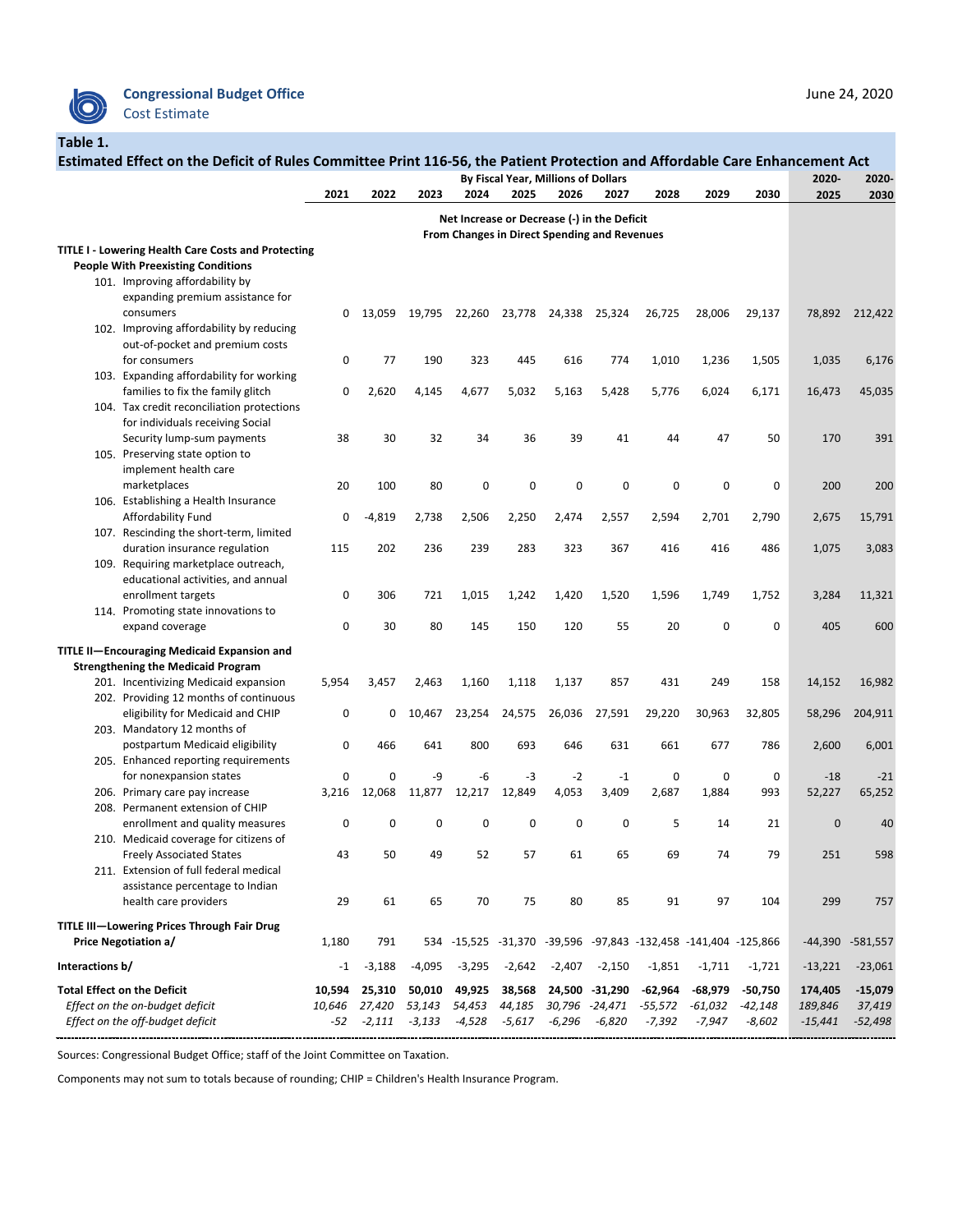## **Notes:**

Section 108 would affect direct spending by less than \$500,000 over the 2020-2030 period. Sections 104 and 108 would affect revenues by less than \$500,000 over the 2020-2030 period. Section 111 would affect direct spending and revenues. However, CBO and JCT cannot estimate the magnitude or direction of those effects. For more information, see Congressional Budget Office, cost estimate for H.R. 1386, the Enroll Act of 2019 (April 25, 2019), www.cbo.gov/publication/55171.

Estimates for titles I and II are relative to CBO's March 2020 baseline, adjusted for the agency's current estimates of sources of health insurance coverage and for the estimated effects of subsequent legislation, primarily in response to the coronavirus pandemic and public health emergency. Estimates for title III are relative to CBO's March 2020 baseline, reflecting the effects of subsequent legislation.

CBO and JCT estimate that enacting Rules Committee Print 116-56 would reduce the number of people who are uninsured by an average of 4 million people between 2022 and 2030, compared with CBO's current-law projections. CBO and JCT consider people to be uninsured if they would not be enrolled in a policy that provides financial protection from major medical risks.

CBO and JCT estimate that gross premiums—that is, the premium amounts without subsidies—for nongroup coverage would be about 10 percent lower in 2022 and later years, on average, under Rules Committee Print 116-56 than under current law. That reduction primarily stems from section 106, which establishes an affordability fund that CBO estimates would be used primarily to provide reinsurance payments to insurers. Reinsurance payments reduce premiums by shielding insurers from some of the cost of enrolling people with high medical expenses.

- a. The estimate for title III includes effects on Medicare, Medicaid, private health insurance, the health programs of the Department of Defense, and the Federal Employees Health Benefits program. CBO has not completed an analysis of the effects of title III on pharmaceutical research and development. The agency's most recent analysis of those effects was included in its letter to the Honorable Frank Pallone Jr. (www.cbo.gov/publication/55936) regarding the budgetary effects of H.R. 3, the Elijah E. Cummings Lower Drug Costs Now Act, which contained an earlier version of this proposal. The agency's preliminary assessment is that title III would have similar effects on pharmaceutical research and development as those estimated for H.R. 3.
- b. The combined effects of the policies in Rules Committee Print 116-56 would differ from the sum of the effects individually, relative to CBO's current-law baseline projections.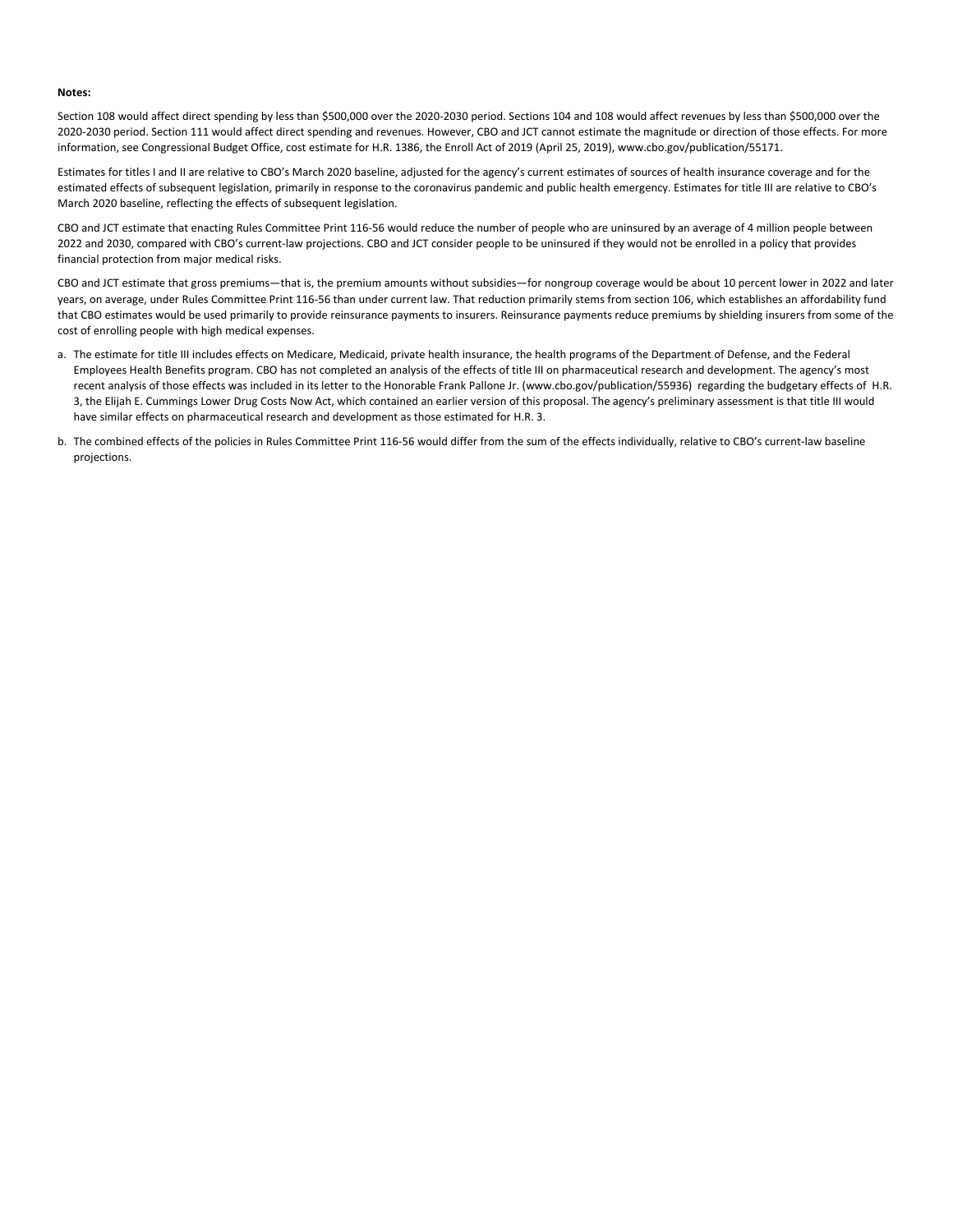

**Table 2.**

| Estimated Budget Effects of Rules Committee Print 116-56, the Patient Protection and Affordable Care Enhancement Act                     |             |                     |                  |                  |                                                       |                  |                  |                  |                  |                  |                  |                    |
|------------------------------------------------------------------------------------------------------------------------------------------|-------------|---------------------|------------------|------------------|-------------------------------------------------------|------------------|------------------|------------------|------------------|------------------|------------------|--------------------|
|                                                                                                                                          | 2021        | 2022                | 2023             | 2024             | By Fiscal Year, Millions of Dollars<br>2025           | 2026             | 2027             | 2028             | 2029             | 2030             | 2020-<br>2025    | 2020-<br>2030      |
|                                                                                                                                          |             |                     |                  |                  |                                                       |                  |                  |                  |                  |                  |                  |                    |
| <b>TITLE I - Lowering Health Care Costs and Protecting</b>                                                                               |             |                     |                  |                  | Increases or Decreases (-) in Direct Spending Outlays |                  |                  |                  |                  |                  |                  |                    |
| <b>People With Preexisting Conditions</b><br>101. Improving affordability by expanding<br>premium assistance for consumers               |             |                     |                  |                  |                                                       |                  |                  |                  |                  |                  |                  |                    |
| <b>Estimated Budget Authority</b>                                                                                                        | 0           | 8,909               | 13,198           | 14,727           | 15,788                                                | 15,857           | 15,997           | 16,792           | 17,583           | 18,484           | 52,622           | 137,335            |
| <b>Estimated Outlays</b><br>102. Improving affordability by reducing<br>out-of-pocket and premium costs for<br>consumers                 | 0           | 8,909               | 13,198           | 14,727           | 15,788                                                | 15,857           | 15,997           | 16,792           | 17,583           | 18,484           | 52,622           | 137,335            |
| <b>Estimated Budget Authority</b>                                                                                                        | $\ast$      | 74                  | 172              | 287              | 402                                                   | 559              | 684              | 899              | 1,112            | 1,363            | 935              | 5,552              |
| <b>Estimated Outlays</b><br>103. Expanding affordability for working<br>families to fix the family glitch                                | $\ast$      | 74                  | 172              | 287              | 402                                                   | 559              | 684              | 899              | 1,112            | 1,363            | 935              | 5,552              |
| <b>Estimated Budget Authority</b>                                                                                                        | 0           | 2,652               | 4,050            | 4,486            | 4,766                                                 | 4,793            | 4,988            | 5,299            | 5,492            | 5,609            | 15,954           | 42,136             |
| <b>Estimated Outlays</b><br>104. Tax credit reconciliation protections<br>for individuals receiving Social Security<br>lump-sum payments | 0           | 2,652               | 4,050            | 4,486            | 4,766                                                 | 4,793            | 4,988            | 5,299            | 5,492            | 5,609            | 15,954           | 42,136             |
| <b>Estimated Budget Authority</b>                                                                                                        | 38          | 30                  | 32               | 34               | 36                                                    | 39               | 41               | 44               | 47               | 50               | 170              | 391                |
| <b>Estimated Outlays</b><br>105. Preserving state option to implement<br>health care marketplaces                                        | 38          | 30                  | 32               | 34               | 36                                                    | 39               | 41               | 44               | 47               | 50               | 170              | 391                |
| <b>Estimated Budget Authority</b>                                                                                                        | 20          | 100                 | 80               | 0                | 0                                                     | 0                | 0                | 0                | 0                | 0                | 200              | 200                |
| <b>Estimated Outlays</b><br>106. Establishing a Health Insurance<br>Affordability Fund                                                   | 20          | 100                 | 80               | $\mathbf 0$      | 0                                                     | $\mathbf 0$      | $\mathbf 0$      | 0                | $\pmb{0}$        | 0                | 200              | 200                |
| <b>Estimated Budget Authority</b>                                                                                                        | 0           | 6,099               | 4,200            | 4,060            | 4,177                                                 | 4,477            | 4,599            | 4,643            | 4,717            | 4,804            | 18,536           | 41,776             |
| <b>Estimated Outlays</b><br>107. Rescinding the short-term, limited<br>duration insurance regulation                                     | 0           | $-3,573$            | 4,538            | 4,388            | 4,177                                                 | 4,477            | 4,599            | 4,643            | 4,717            | 4,804            | 9,530            | 32,770             |
| <b>Estimated Budget Authority</b>                                                                                                        | 90          | 143                 | 163              | 165              | 203                                                   | 230              | 264              | 309              | 304              | 367              | 764              | 2,238              |
| <b>Estimated Outlays</b><br>109. Requiring marketplace outreach,<br>educational activities, and annual<br>enrollment targets             | 90          | 143                 | 163              | 165              | 203                                                   | 230              | 264              | 309              | 304              | 367              | 764              | 2,238              |
| <b>Estimated Budget Authority</b><br><b>Estimated Outlays</b><br>114. Promoting state innovations to                                     | 0<br>0      | 307<br>282          | 652<br>652       | 909<br>909       | 1,109<br>1,109                                        | 1,239<br>1,239   | 1,311<br>1,311   | 1,372<br>1,372   | 1,503<br>1,503   | 1,498<br>1,498   | 2,977<br>2,952   | 9,900<br>9,875     |
| expand coverage                                                                                                                          |             |                     |                  |                  |                                                       |                  |                  |                  |                  |                  |                  |                    |
| <b>Estimated Budget Authority</b><br><b>Estimated Outlays</b>                                                                            | 0<br>0      | 200<br>30           | 200<br>80        | 200<br>145       | 0<br>150                                              | 0<br>120         | 0<br>55          | 0<br>20          | 0<br>$\pmb{0}$   | 0<br>0           | 600<br>405       | 600<br>600         |
| TITLE II-Encouraging Medicaid Expansion and<br><b>Strengthening the Medicaid Program</b><br>201. Incentivizing Medicaid expansion        |             |                     |                  |                  |                                                       |                  |                  |                  |                  |                  |                  |                    |
| <b>Estimated Budget Authority</b>                                                                                                        | 6,034       | 3,548               | 2,522            | 1,180            | 1,152                                                 | 1,184            | 903              | 433              | 250              | 167              | 14,436           | 17,373             |
| <b>Estimated Outlays</b><br>202. Providing 12 months of continuous<br>eligibility for Medicaid and CHIP                                  | 6,034       | 3,548               | 2,522            | 1,180            | 1,152                                                 | 1,184            | 903              | 433              | 250              | 167              | 14,436           | 17,373             |
| <b>Estimated Budget Authority</b><br><b>Estimated Outlays</b><br>203. Mandatory 12 months of postpartum<br>Medicaid eligibility          | 0<br>0      | 0<br>0              | 10,774<br>10,774 | 24,542<br>24,542 | 25,942<br>25,942                                      | 27,618<br>27,618 | 29,304<br>29,304 | 31,016<br>31,016 | 32,840<br>32,840 | 34,772<br>34,772 | 61,257<br>61,257 | 216,807<br>216,807 |
| <b>Estimated Budget Authority</b>                                                                                                        | 0           | 645                 | 1,002            | 1,370            | 1,393                                                 | 1,436            | 1,487            | 1,561            | 1,619            | 1,776            | 4,410            | 12,289             |
| <b>Estimated Outlays</b><br>205. Enhanced reporting requirements for<br>nonexpansion states                                              | 0           | 645                 | 1,002            | 1,370            | 1,393                                                 | 1,436            | 1,487            | 1,561            | 1,619            | 1,776            | 4,410            | 12,289             |
| <b>Estimated Budget Authority</b>                                                                                                        | 0           | $\mathbf 0$         | -9               | $-6$             | $-3$                                                  | $-2$             | $-1$             |                  |                  |                  | $-18$            | $-21$              |
| <b>Estimated Outlays</b>                                                                                                                 | $\mathbf 0$ | $\mathsf{O}\xspace$ | -9               | $-6$             | $-3$                                                  | $-2$             | $-1$             |                  |                  | $\ast$           | $-18$            | $-21$              |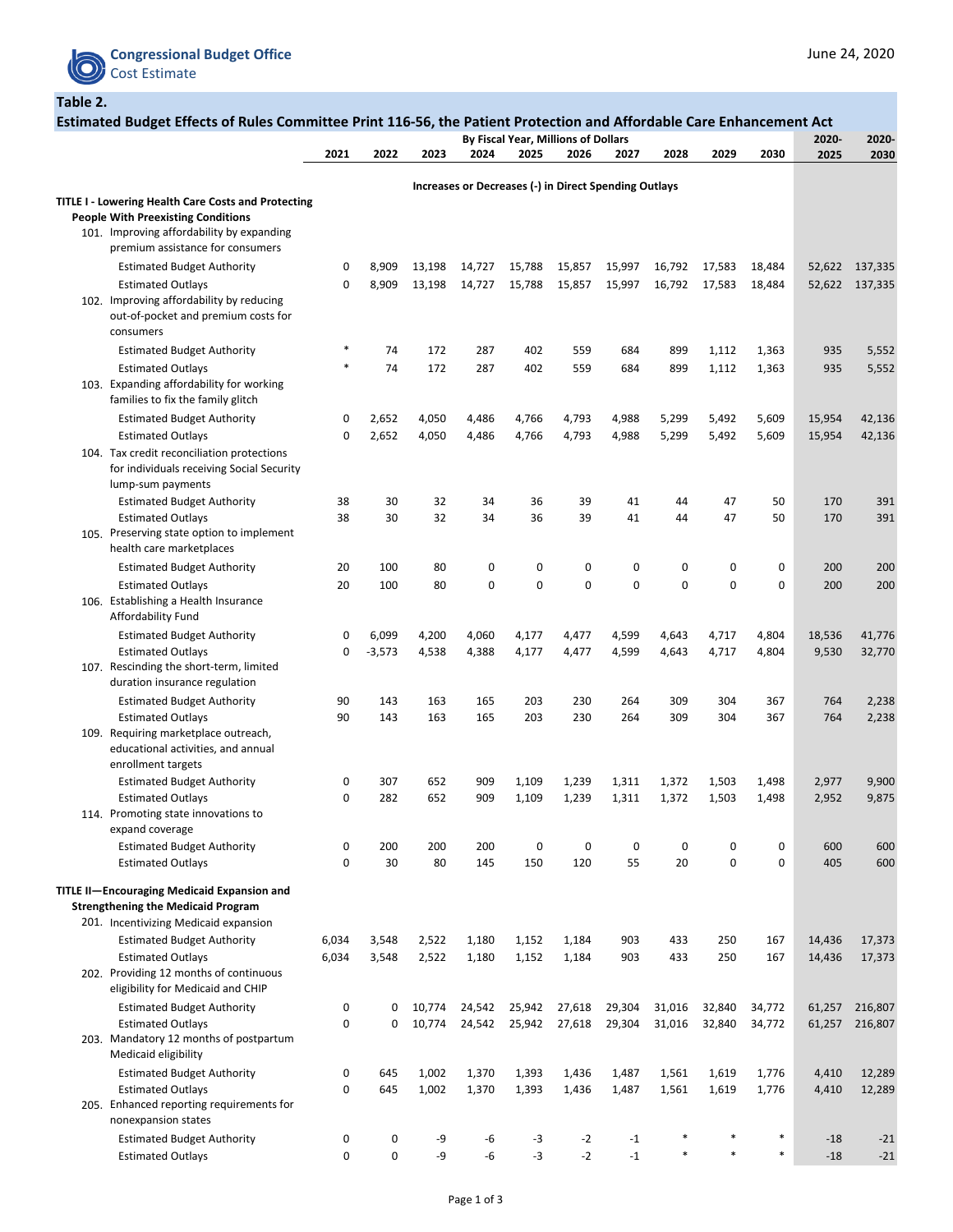

**Table 2.**

|                 |                                                                             | Estimated Budget Effects of Rules Committee Print 116-56, the Patient Protection and Affordable Care Enhancement Act<br>By Fiscal Year, Millions of Dollars |          |          |             |             |                                        |           |                |                                    |           |               |                  |
|-----------------|-----------------------------------------------------------------------------|-------------------------------------------------------------------------------------------------------------------------------------------------------------|----------|----------|-------------|-------------|----------------------------------------|-----------|----------------|------------------------------------|-----------|---------------|------------------|
|                 |                                                                             | 2021                                                                                                                                                        | 2022     | 2023     | 2024        | 2025        | 2026                                   | 2027      | 2028           | 2029                               | 2030      | 2020-<br>2025 | 2020-<br>2030    |
|                 |                                                                             |                                                                                                                                                             |          |          |             |             |                                        |           |                |                                    |           |               |                  |
|                 | 206. Primary care pay increase                                              |                                                                                                                                                             |          |          |             |             |                                        |           |                |                                    |           |               |                  |
|                 | <b>Estimated Budget Authority</b>                                           | 3,216                                                                                                                                                       | 12,068   | 11,877   | 12,217      | 12,849      | 4,053                                  | 3,409     | 2,687          | 1,884                              | 993       | 52,227        | 65,252           |
|                 | <b>Estimated Outlays</b>                                                    | 3,216                                                                                                                                                       | 12,068   | 11,877   | 12,217      | 12,849      | 4,053                                  | 3,409     | 2,687          | 1,884                              | 993       | 52,227        | 65,252           |
|                 | 208. Permanent extension of CHIP                                            |                                                                                                                                                             |          |          |             |             |                                        |           |                |                                    |           |               |                  |
|                 | enrollment and quality measures                                             |                                                                                                                                                             |          |          |             |             |                                        |           |                |                                    |           |               |                  |
|                 | <b>Estimated Budget Authority</b>                                           | 0                                                                                                                                                           | 0        | 0        | 0           | 0           | 0                                      | 0         | 27             | 28                                 | 28        | $\mathbf 0$   | 83               |
|                 | <b>Estimated Outlays</b>                                                    | $\mathbf{0}$                                                                                                                                                | 0        | 0        | $\mathbf 0$ | $\mathbf 0$ | $\mathbf 0$                            | 0         | 5              | 14                                 | 21        | $\mathbf 0$   | 40               |
|                 | 210. Medicaid coverage for citizens of                                      |                                                                                                                                                             |          |          |             |             |                                        |           |                |                                    |           |               |                  |
|                 | <b>Freely Associated States</b>                                             |                                                                                                                                                             |          |          |             |             |                                        |           |                |                                    |           |               |                  |
|                 | <b>Estimated Budget Authority</b>                                           | 43                                                                                                                                                          | 50       | 49       | 52          | 57          | 61                                     | 65        | 69             | 74                                 | 79        | 251           | 599              |
|                 | <b>Estimated Outlays</b>                                                    | 43                                                                                                                                                          | 50       | 49       | 52          | 57          | 61                                     | 65        | 69             | 74                                 | 79        | 251           | 599              |
|                 | 211. Extension of full federal medical                                      |                                                                                                                                                             |          |          |             |             |                                        |           |                |                                    |           |               |                  |
|                 | assistance percentage to Indian health                                      |                                                                                                                                                             |          |          |             |             |                                        |           |                |                                    |           |               |                  |
|                 | care providers                                                              |                                                                                                                                                             |          |          |             |             |                                        |           |                |                                    |           |               |                  |
|                 | <b>Estimated Budget Authority</b>                                           | 29                                                                                                                                                          | 61       | 65       | 70          | 75          | 80                                     | 85        | 91             | 97                                 | 104       | 299           | 757              |
|                 | <b>Estimated Outlays</b>                                                    | 29                                                                                                                                                          | 61       | 65       | 70          | 75          | 80                                     | 85        | 91             | 97                                 | 104       | 299           | 757              |
|                 | TITLE III-Lowering Prices Through Fair Drug                                 |                                                                                                                                                             |          |          |             |             |                                        |           |                |                                    |           |               |                  |
|                 | <b>Price Negotiation a/</b>                                                 |                                                                                                                                                             |          |          |             |             |                                        |           |                |                                    |           |               |                  |
|                 | <b>Estimated Budget Authority</b>                                           | 1,216                                                                                                                                                       | 742      | 490      | $-13,120$   | $-26,508$   | -32,940                                |           |                | -89,960 -123,410 -131,030 -114,030 |           |               | -37,180 -528,550 |
|                 | <b>Estimated Outlays</b>                                                    | 1,180                                                                                                                                                       | 760      | 490      | $-13,120$   | $-26,490$   | $-32,940$                              |           |                | -89,960 -123,410 -131,030 -114,030 |           |               | -37,180 -528,550 |
|                 |                                                                             |                                                                                                                                                             |          |          |             |             |                                        |           |                |                                    |           |               |                  |
| Interactions b/ |                                                                             |                                                                                                                                                             |          |          |             |             |                                        |           |                |                                    |           |               |                  |
|                 | <b>Estimated Budget Authority</b>                                           | $-1$                                                                                                                                                        | $-1,893$ | $-2,299$ | $-1,704$    | $-1,382$    | $-1,562$                               | $-1,217$  | $-1,047$       | $-1,131$                           | $-1,427$  | $-7,278$      | $-13,663$        |
|                 | <b>Estimated Outlays</b>                                                    | -1                                                                                                                                                          | $-1,868$ | $-2,299$ | $-1,704$    | $-1,382$    | $-1,562$                               | $-1,217$  | $-1,047$       | $-1,131$                           | $-1,427$  | $-7,253$      | $-13,638$        |
|                 |                                                                             |                                                                                                                                                             |          |          |             |             |                                        |           |                |                                    |           |               |                  |
|                 | <b>Total Changes in Direct Spending</b>                                     |                                                                                                                                                             |          |          |             |             |                                        |           |                |                                    |           |               |                  |
|                 | <b>Estimated Budget Authority</b>                                           | 10,685                                                                                                                                                      | 33,735   | 47,218   | 49,468      | 40,056      | 27,122                                 | $-28,039$ | $-59,215$      | $-64,611$                          | $-45,363$ | 181,162       | 11,054           |
|                 | <b>Estimated Outlays</b>                                                    | 10,649                                                                                                                                                      | 23,911   | 47,436   | 49,741      | 40,224      | 27,242                                 | -27,984   | $-59,217$      | -64,625                            | $-45,370$ | 171,961       | 2,005            |
|                 | On-budget outlays                                                           | 10,649                                                                                                                                                      | 23,911   | 47,436   | 49,781      | 40,284      | 27,312                                 | $-27,904$ | -59,127        | -64,525                            | -45,260   | 172,061       | 2,555            |
|                 | Off-budget outlays                                                          | 0                                                                                                                                                           | 0        | 0        | $-40$       | $-60$       | $-70$                                  | $-80$     | -90            | $-100$                             | $-110$    | $-100$        | $-550$           |
|                 |                                                                             |                                                                                                                                                             |          |          |             |             | Increases or Decreases (-) in Revenues |           |                |                                    |           |               |                  |
|                 | <b>TITLE I - Lowering Health Care Costs and Protecting</b>                  |                                                                                                                                                             |          |          |             |             |                                        |           |                |                                    |           |               |                  |
|                 | <b>People With Preexisting Conditions</b>                                   |                                                                                                                                                             |          |          |             |             |                                        |           |                |                                    |           |               |                  |
|                 | 101. Improving affordability by expanding                                   |                                                                                                                                                             |          |          |             |             |                                        |           |                |                                    |           |               |                  |
|                 | premium assistance for consumers                                            | 0                                                                                                                                                           | $-4,150$ | $-6,597$ | $-7,533$    | $-7,990$    | $-8,481$                               | $-9,327$  | $-9,933$       | $-10,423$                          | $-10,653$ | $-26,270$     | $-75,087$        |
|                 | 102. Improving affordability by reducing                                    |                                                                                                                                                             |          |          |             |             |                                        |           |                |                                    |           |               |                  |
|                 | out-of-pocket and premium costs for                                         |                                                                                                                                                             |          |          |             |             |                                        |           |                |                                    |           |               |                  |
|                 | consumers                                                                   | 0                                                                                                                                                           | -3       | $-18$    | $-36$       | $-43$       | $-57$                                  | -90       | $-111$         | $-124$                             | $-142$    | $-100$        | $-624$           |
|                 | 103. Expanding affordability for working                                    |                                                                                                                                                             |          |          |             |             |                                        |           |                |                                    |           |               |                  |
|                 | families to fix the family glitch                                           | 0                                                                                                                                                           | 32       | $-95$    | $-191$      | $-266$      | $-369$                                 | $-440$    | $-477$         | $-531$                             | $-562$    | $-520$        | $-2,899$         |
|                 | 106. Establishing a Health Insurance                                        |                                                                                                                                                             |          |          |             |             |                                        |           |                |                                    |           |               |                  |
|                 | Affordability Fund<br>107. Rescinding the short-term, limited               | 0                                                                                                                                                           | 1,246    | 1,800    | 1,882       | 1,927       | 2,003                                  | 2,042     | 2,050          | 2,016                              | 2,015     | 6,855         | 16,979           |
|                 | duration insurance regulation                                               | $-25$                                                                                                                                                       | $-59$    | $-73$    | $-74$       | $-80$       | $-93$                                  | $-103$    | $-107$         | $-112$                             | $-119$    | $-311$        | $-845$           |
|                 | 109. Requiring marketplace outreach,                                        |                                                                                                                                                             |          |          |             |             |                                        |           |                |                                    |           |               |                  |
|                 | educational activities, and annual                                          |                                                                                                                                                             |          |          |             |             |                                        |           |                |                                    |           |               |                  |
|                 | enrollment targets                                                          | 0                                                                                                                                                           | $-24$    | $-69$    | $-106$      | $-133$      | $-181$                                 | $-209$    | $-224$         | $-246$                             | $-254$    | $-332$        | $-1,446$         |
|                 |                                                                             |                                                                                                                                                             |          |          |             |             |                                        |           |                |                                    |           |               |                  |
|                 | TITLE II-Encouraging Medicaid Expansion and                                 |                                                                                                                                                             |          |          |             |             |                                        |           |                |                                    |           |               |                  |
|                 | <b>Strengthening the Medicaid Program</b>                                   |                                                                                                                                                             |          |          |             |             |                                        |           |                |                                    |           |               |                  |
|                 | 201. Incentivizing Medicaid expansion                                       | 80                                                                                                                                                          | 91       | 59       | 21          | 34          | 47                                     | 46        | $\overline{2}$ | 1                                  | 9         | 284           | 391              |
|                 | 202. Providing 12 months of continuous<br>eligibility for Medicaid and CHIP | 0                                                                                                                                                           | 0        | 306      | 1,288       | 1,367       | 1,582                                  | 1,714     | 1,796          | 1,877                              | 1,967     | 2,961         | 11,896           |
|                 | 203. Mandatory 12 months of postpartum                                      |                                                                                                                                                             |          |          |             |             |                                        |           |                |                                    |           |               |                  |
|                 | Medicaid eligibility                                                        | 0                                                                                                                                                           | 179      | 361      | 570         | 700         | 790                                    | 856       | 900            | 942                                | 990       | 1,810         | 6,288            |
|                 | 210. Medicaid coverage for citizens of                                      |                                                                                                                                                             |          |          |             |             |                                        |           |                |                                    |           |               |                  |
|                 | <b>Freely Associated States</b>                                             |                                                                                                                                                             |          |          |             |             |                                        |           |                |                                    |           |               | $\mathbf{1}$     |